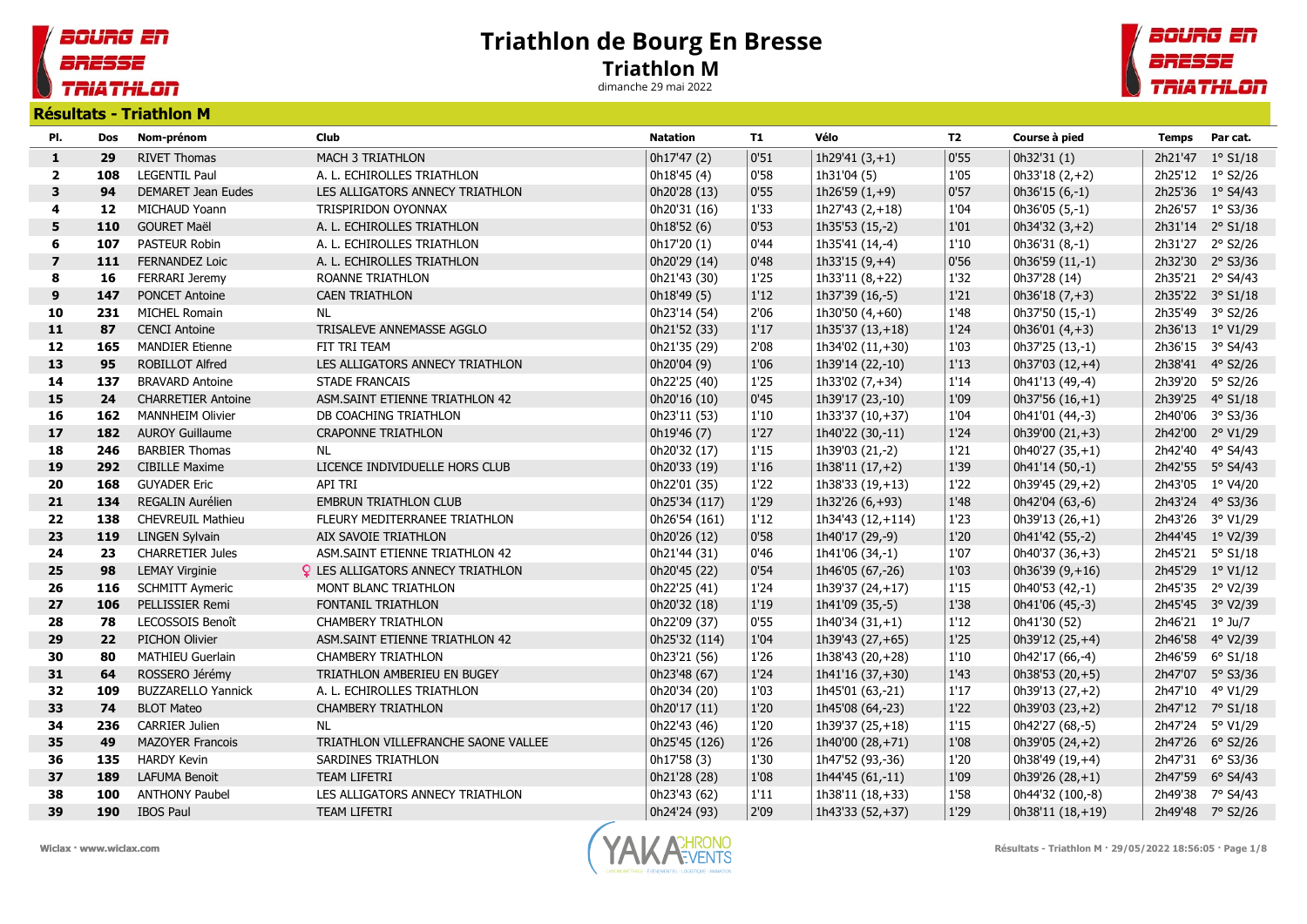| PI. | Dos                     | Nom-prénom                  | Club                                | <b>Natation</b> | T1     | Vélo               | <b>T2</b>     | Course à pied     | <b>Temps</b>    | Par cat.          |
|-----|-------------------------|-----------------------------|-------------------------------------|-----------------|--------|--------------------|---------------|-------------------|-----------------|-------------------|
| 40  | 242                     | <b>AUGER Maxime</b>         | NL.                                 | 0h22'27 (43)    | 0'57   | 1h46'18 (72,-20)   | 1'20          | 0h39'03 (22,+14)  |                 | 2h50'07 8° S1/18  |
| 41  | 191                     | <b>BAURAIN Paul</b>         | <b>3ATHLETE FRANCE</b>              | 0h23'31 (60)    | 1'59   | 1h42'26 (45,+30)   | 1'17          | $0h40'58(43,+1)$  |                 | 2h50'12 8° S2/26  |
| 42  | 193                     | <b>WAGNER Axel</b>          | CAP TRIATHLON TEAM                  | 0h23'00 (50)    | 0'57   | 1h44'31 (57,-1)    | 1'29          | 0h40'19 (34,+3)   | 2h50'17 2° Ju/7 |                   |
| 43  | 43                      | <b>SOLIGNAC Gregory</b>     | TRIATHLON VILLEFRANCHE SAONE VALLEE | 0h25'14 (105)   | $1'17$ | 1h40'38 (32,+58)   | 1'25          | 0h41'48 (58,-4)   |                 | 2h50'23 6° V1/29  |
| 44  | 104                     | <b>EMERY Sebastien</b>      | FONTANIL TRIATHLON                  | 0h22'56 (49)    | 0'37   | 1h44'36 (58,-5)    | $1^\prime 11$ | 0h41'06 (46,-1)   |                 | 2h50'28 5° V2/39  |
| 45  | 253                     | <b>BARONNET Guillaume</b>   | <b>NL</b>                           | 0h20'03 (8)     | 1'38   | 1h46'22 (74,-28)   | 1'35          | 0h40'50 (39,-1)   |                 | 2h50'31 9° S2/26  |
| 46  | 294                     | <b>GIRARD Hugo</b>          | NL.                                 | 0h27'11 (174)   | 2'49   | 1h42'09 (42,+116)  | 1'58          | 0h36'40 (10,+28)  |                 | 2h50'49 7° V1/29  |
| 47  | 230                     | <b>MICHON Loan</b>          | <b>NL</b>                           | 0h24'21 (91)    | 1'12   | 1h39'41 (26,+43)   | 1'24          | 0h44'38 (104,-15) |                 | 2h51'19 9° S1/18  |
| 48  | 93                      | <b>TAVERNIER Richard</b>    | LES ALLIGATORS ANNECY TRIATHLON     | 0h24'03 (76)    | 1'48   | 1h44'24 (55,+19)   | 1'33          | 0h40'10 (32,+13)  |                 | 2h51'59 8° S4/43  |
| 49  | 52                      | <b>VEYRIER Aurelien</b>     | TRIATHLON VILLEFRANCHE SAONE VALLEE | 0h24'00 (74)    | 1'15   | 1h42'47 (46,+22)   | 3'28          | $0h40'52(41,+8)$  |                 | 2h52'23 9° S4/43  |
| 50  | 77                      | SAUVAGE Gauthier            | <b>CHAMBERY TRIATHLON</b>           | 0h21'07 (27)    | 1'29   | 1h46'33 (78,-25)   | 1'32          | 0h41'43 (56)      |                 | 2h52'25 10° S1/18 |
| 51  | 179                     | <b>GENET Adrien</b>         | LUGDUNUM TRIATHLON CLUB             | 0h26'07 (131)   | 1'28   | 1h41'33 (39,+66)   | 1'51          | $0h42'04(62,+2)$  |                 | 2h53'05 10° S4/43 |
| 52  | 286                     | <b>ALEXANDRE Vivien</b>     | LICENCE INDIVIDUELLE HORS CLUB      | 0h21'50 (32)    | 1'36   | 1h40'55 (33,+6)    | 2'08          | 0h46'37 (133,-21) |                 | 2h53'09 11° S4/43 |
| 53  | 62                      | <b>MANIN Jerome</b>         | <b>ASVEL TRIATHLON</b>              | 0h22'16 (39)    | 1'06   | 1h46'06 (68,-21)   | 2'13          | 0h41'41 (54,+7)   |                 | 2h53'24 11° S1/18 |
| 54  | 4                       | <b>LACROIX Julien</b>       | TRISPIRIDON OYONNAX                 | 0h23'56 (71)    | 1'49   | 1h43'10 (51,+28)   | 1'26          | 0h43'36 (83,-7)   |                 | 2h53'59 8° V1/29  |
| 55  | 56                      | <b>TRICAUD Loïc</b>         | <b>OULLINS TRIATHLON</b>            | 0h27'27 (187)   | 1'31   | 1h42'22 (43,+87)   | 1'40          | 0h41'07 (47,+15)  |                 | 2h54'08 7° S3/36  |
| 56  | 91                      | PERA Simon                  | LES ALLIGATORS ANNECY TRIATHLON     | 0h26'21 (137)   | 1'17   | 1h42'49 (47,+56)   | 1'30          | $0h42'19(67,+7)$  |                 | 2h54'18 12° S4/43 |
| 57  | 101                     | <b>DEYRES Thierry</b>       | FONTANIL TRIATHLON                  | 0h25'42 (120)   | 1'13   | 1h42'09 (41,+56)   | 1'22          | 0h44'10 (88,-9)   |                 | 2h54'39 6° V2/39  |
| 58  | 297                     | RICHARD Nathan              | LICENCE INDIVIDUELLE HORS CLUB      | 0h22'30 (44)    | 1'32   | 1h46'20 (73,-16)   | 1'16          | $0h43'03(72,+1)$  |                 | 2h54'43 10° S2/26 |
| 59  | 32                      | <b>CANO Anais</b>           | <b>Q</b> MACH 3 TRIATHLON           | 0h20'52 (24)    | 1'20   | 1h47'42 (92,-33)   | 1'25          | 0h43'32 (80,-4)   | 2h54'53 1° S2/6 |                   |
| 60  | 37                      | <b>LAISNE Romain</b>        | C.R.V. LYON TRIATHLON               | 0h25'45 (125)   | 1'57   | 1h44'37 (59,+50)   | 1'37          | 0h41'10 (48,+12)  |                 | 2h55'09 8° S3/36  |
| 61  | 293                     | MICHEL Teddy                | <b>NL</b>                           | 0h25'34 (116)   | $1'12$ | 1h41'27 (38,+57)   | 1'45          | 0h45'14 (113,-15) |                 | 2h55'14 11° S2/26 |
| 62  | 126                     | <b>BLOUQUY Nicolas</b>      | PAYS DE GEX TRIATHLON               | 0h25'47 (128)   | 1'44   | 1h46'17 (71,+32)   | 1'28          | 0h40'15 (33,+18)  |                 | 2h55'32 1° V3/28  |
| 63  | 161                     | <b>GRAYEL Antonin</b>       | <b>FEURS TRIATHLON</b>              | 0h20'53 (25)    | 1'08   | 1h47'20 (85,-34)   | $1'22$        | 0h44'55 (107,-12) | 2h55'39 3° Ju/7 |                   |
| 64  | 132                     | <b>WAGNER Joel</b>          | AQUATIQUE CLUB OLYMPIDE             | 0h25'29 (111)   | 1'31   | 1h45'54 (66,+33)   | $1'12$        | 0h41'49 (59,+9)   |                 | 2h55'57 7° V2/39  |
| 65  | 308                     | <b>COHEN Jeremy</b>         | <b>NL</b>                           | 0h24'07 (81)    | 2'22   | $1h47'10(83,+8)$   | 1'53          | 0h40'38 (37,+19)  |                 | 2h56'12 9° S3/36  |
| 66  | 277                     | PROMONET Bruno              | LICENCE INDIVIDUELLE HORS CLUB      | 0h26'15 (135)   | 1'33   | 1h42'02 (40,+67)   | $1'31$        | 0h44'55 (108,-10) |                 | 2h56'17 2° V4/20  |
| 67  | $\overline{\mathbf{z}}$ | PENNEQUIN Guillaume         | TRISPIRIDON OYONNAX                 | 0h23'46 (66)    | 1'31   | 1h44'58 $(62, +4)$ | 1'47          | 0h44'16 (96,-2)   |                 | 2h56'21 13° S4/43 |
| 68  | 14                      | <b>BRUN Julien</b>          | ROANNE TRIATHLON                    | 0h27'08 (172)   | 1'28   | 1h44'27 (56,+71)   | 2'24          | $0h40'52(40,+13)$ |                 | 2h56'21 14° S4/43 |
| 69  | 51                      | <b>NIZET Mael</b>           | TRIATHLON VILLEFRANCHE SAONE VALLEE | 0h22'12 (38)    | 1'17   | 1h47'25 (87,-29)   | $1'22$        | 0h44'13 (93,-2)   | 2h56'31 4° Ju/7 |                   |
| 70  | 158                     | <b>SANIARD Flavien</b>      | HAUT JURA VO3 MAX TRIATHLON         | 0h27'19 (178)   | 1'30   | 1h42'23 (44,+86)   | 1'18          | 0h44'21 (98,-1)   |                 | 2h56'53 15° S4/43 |
| 71  | 306                     | PINGET Christophe           | <b>NL</b>                           | 0h24'16 (87)    | 1'34   | 1h44'15 (53,+20)   | 1'59          | 0h45'05 (112,-5)  |                 | 2h57'10 9° V1/29  |
| 72  | $\mathbf{1}$            | <b>RUBERTI Matteo</b>       | COMITE SPORTIF DU LAC DES SAPINS    | 0h28'27 (218)   | 2'31   | 1h46'28 (76,+107)  | 1'49          | 0h38'02 (17,+32)  |                 | 2h57'19 1° HA/3   |
| 73  | 288                     | <b>CHEVALIER Christophe</b> | <b>NL</b>                           | 0h25'24 (110)   | 2'27   | 1h45'40 (65,+45)   | 2'08          | $0h41'51(60,+12)$ |                 | 2h57'33 10° S3/36 |
| 74  | 65                      | <b>MARTIN Anthony</b>       | <b>TARARE TRIATHLON</b>             | 0h23'50 (68)    | 2'19   | 1h42'57 (48,+34)   | 1'32          | 0h46'54 (139,-25) |                 | 2h57'33 16° S4/43 |
| 75  | 25                      | <b>EYRIGNOUX David</b>      | ASM.SAINT ETIENNE TRIATHLON 42      | 0h24'05 (78)    | 1'23   | 1h47'35 (90,-4)    | 1'29          | 0h43'04 (73)      |                 | 2h57'37 2° V3/28  |
| 76  | 19                      | <b>BESVILLE Julien</b>      | ROANNE TRIATHLON                    | 0h27'33 (192)   | 1'31   | 1h41'15 (36,+97)   | 1'30          | 0h45'51 (123,-14) |                 | 2h57'43 10° V1/29 |
| 77  | 113                     | <b>FAURITTE Ludovic</b>     | ANNONAY TRIATHLON                   | 0h27'26 (185)   | 2'26   | 1h46'45 (80,+84)   | 2'01          | 0h39'58 (30,+24)  |                 | 2h58'37 17° S4/43 |
| 78  | 72                      | <b>GLAUNEC Nicolas</b>      | LEMAN TRIATHLON CLUB                | 0h23'45 (64)    | 1'27   | 1h49'40 (108,-25)  | 1'49          | $0h41'55(61,+10)$ |                 | 2h58'38 11° S3/36 |
| 79  | 256                     | <b>JEANNOT Emilien</b>      | LICENCE INDIVIDUELLE HORS CLUB      | 0h24'18 (89)    | 2'02   | 1h47'08 (82,+9)    | 1'59          | 0h43'25 (79,+3)   |                 | 2h58'54 18° S4/43 |
| 80  | 35                      | <b>LANGE Greg</b>           | C.R.V. LYON TRIATHLON               | 0h20'39 (21)    | 1'44   | 1h49'08 (101,-45)  | 1'59          | 0h45'27 (117,-9)  |                 | 2h58'59 12° S1/18 |
| 81  | 69                      | PINSET David                | LEMAN TRIATHLON CLUB                | 0h26'34 (150)   | 1'51   | 1h44'39 (60,+65)   | 1'49          | 0h44'10 (90,-4)   |                 | 2h59'04 19° S4/43 |
| 82  | 75                      | <b>LINGEN Corinne</b>       | <b>Q</b> CHAMBERY TRIATHLON         | 0h21'03 (26)    | 1'01   | 1h49'04 (100,-46)  | 1'19          | 0h46'53 (138,-14) | 2h59'21 1° S4/5 |                   |
| 83  | 238                     | <b>VANHEULE Leo</b>         | <b>NL</b>                           | 0h28'07 (210)   | 3'01   | 1h44'23 (54,+123)  | 2'09          | 0h41'39 (53,+12)  |                 | 2h59'22 12° S2/26 |

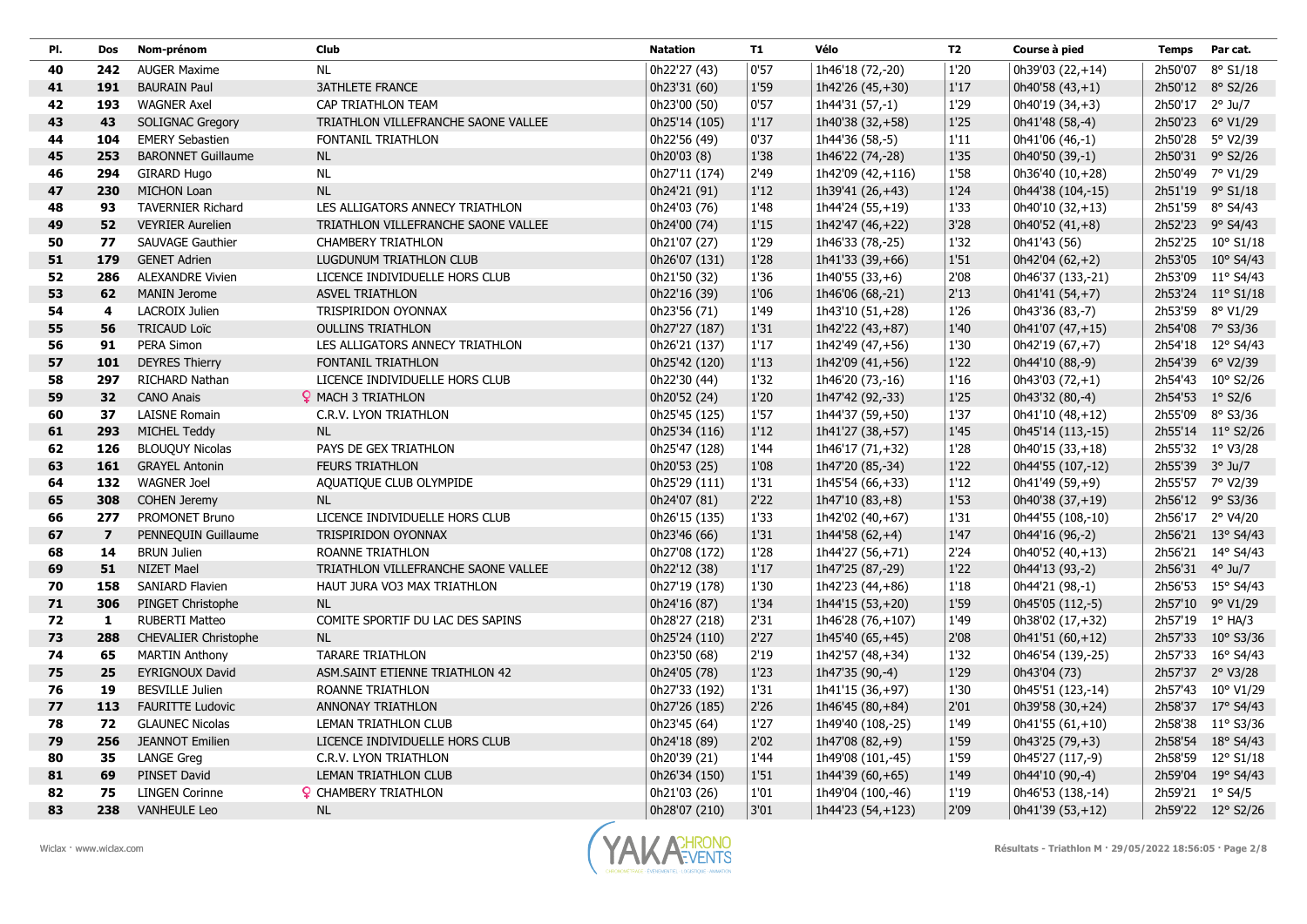| PI. | Dos | Nom-prénom               | Club                                                  | <b>Natation</b> | T1   | Vélo               | T2     | Course à pied     | <b>Temps</b>    | Par cat.          |
|-----|-----|--------------------------|-------------------------------------------------------|-----------------|------|--------------------|--------|-------------------|-----------------|-------------------|
| 84  | 17  | <b>DUPERRAY Rodolphe</b> | ROANNE TRIATHLON                                      | 0h25'39 (118)   | 1'47 | 1h46'11 (70,+31)   | 1'51   | 0h44'15 (94,-1)   |                 | 2h59'45 20° S4/43 |
| 85  | 206 | <b>EON Jean-Pascal</b>   | <b>NL</b>                                             | 0h25'44 (124)   | 2'12 | 1h47'19 (84,+38)   | 1'55   | 0h43'05 (74,+5)   |                 | 3h00'18 21° S4/43 |
| 86  | 264 | <b>HOUSSET Morgan</b>    | NL                                                    | 0h26'29 (145)   | 1'20 | 1h47'21 (86,+34)   | 1'27   | $0h44'01(86,+1)$  |                 | 3h00'40 22° S4/43 |
| 87  | 196 | <b>BREVET Loric</b>      | SHARC TEAM TRIATHLON                                  | 0h26'33 (149)   | 2'29 | 1h46'37 (79,+64)   | 2'07   | 0h42'56 (71,+9)   |                 | 3h00'45 13° S2/26 |
| 88  | 42  | <b>LAURENT Guillaume</b> | VAULX EN VELIN TRIATHLON                              | 0h25'14 (104)   | 1'16 | $1h47'55(94,+6)$   | 1'34   | 0h44'50 (105,-2)  |                 | 3h00'50 11° V1/29 |
| 89  | 153 | <b>TERREAU Romain</b>    | <b>CHALON TRIATHLON CLUB</b>                          | 0h23'28 (59)    | 1'02 | 1h53'23 (143,-55)  | 2'10   | 0h40'49 (38,+22)  |                 | 3h00'54 23° S4/43 |
| 90  | 180 | <b>CEMELI Eric</b>       | <b>CRAPONNE TRIATHLON</b>                             | 0h26'02 (129)   | 1'23 | 1h49'20 (105,+13)  | 1'49   | 0h42'51 (70,+10)  |                 | 3h01'26 3° V3/28  |
| 91  | 36  | <b>DUMONT Geoffroy</b>   | C.R.V. LYON TRIATHLON                                 | 0h28'33 (221)   | 1'54 | 1h47'25 (88,+95)   | 1'39   | $0h42'08(64,+17)$ |                 | 3h01'42 12° S3/36 |
| 92  | 18  | <b>MONTOLIEU Didier</b>  | ROANNE TRIATHLON                                      | 0h27'44 (199)   | 2'16 | 1h46'08 (69,+91)   | 1'39   | 0h44'37 (102,+5)  |                 | 3h02'27 3° V4/20  |
| 93  | 262 | <b>BLEAS Camille</b>     | $Q$ NL                                                | 0h27'36 (194)   | 1'30 | 1h50'16 (112, +45) | $1'12$ | 0h42'10 (65,+21)  | 3h02'46 1° S3/7 |                   |
| 94  | 299 | POIROT Eva               | $Q$ NL                                                | 0h24'52 (103)   | 1'39 | 1h47'02 (81,+14)   | 1'31   | 0h47'40 (151,-16) | 3h02'46 1° S1/4 |                   |
| 95  | 81  | <b>VIDAL Laurent</b>     | <b>TRIALP MOIRANS</b>                                 | 0h24'02 (75)    | 1'51 | $1h47'33(89,+2)$   | 1'45   | 0h47'55 (153,-16) |                 | 3h03'08 4° V3/28  |
| 96  | 117 | <b>MARTIN Claire</b>     | <b>Q</b> MONT BLANC TRIATHLON                         | 0h23'27 (58)    | 1'05 | 1h53'34 (145,-59)  | 1'37   | $0h43'35(81,+13)$ |                 | 3h03'20 2° V1/12  |
| 97  | 124 | YON Philippe             | PAYS DE GEX TRIATHLON                                 | 0h24'04 (77)    | 1'26 | 1h51'51 (124,-29)  | 1'50   | 0h44'16 (97,+6)   |                 | 3h03'29 5° V3/28  |
| 98  | 283 | ABADIE Bruno             | <b>NL</b>                                             | 0h24'15 (86)    | 1'33 | 1h43'01 (49,+30)   | 1'54   | 0h52'52 (214,-46) |                 | 3h03'36 6° V3/28  |
| 99  | 195 | <b>KRAUSS Adrien</b>     | SHARC TEAM TRIATHLON                                  | 0h23'07 (51)    | 2'13 | 1h48'37 (97,-17)   | 3'03   | 0h46'46 (136,-10) |                 | 3h03'48 13° S3/36 |
| 100 | 198 | <b>DECOEYERE Maxime</b>  | <b>SWISS TRIATHLON</b>                                | 0h21'54 (34)    | 1'35 | 1h52'31 (132,-58)  | 1'46   | 0h46'05 (126,-2)  |                 | 3h03'54 14° S3/36 |
| 101 | 200 | DE BELLIS François       | <b>SWISS TRIATHLON</b>                                | 0h29'05 (232)   | 2'37 | 1h46'22 (75,+119)  | 2'43   | 0h43'08 (76,+15)  |                 | 3h03'56 1° V6/7   |
| 102 | 232 | <b>LACOTE Romain</b>     | NL.                                                   | 0h27'47 (201)   | 2'21 | 1h50'52 (117,+58)  | 1'49   | 0h41'16 (51,+31)  |                 | 3h04'06 24° S4/43 |
| 103 | 248 | <b>KRAUSS Nicolas</b>    | NL                                                    | 0h27'01 (165)   | 2'11 | 1h53'01 (135,+18)  | 2'02   | 0h40'06 (31,+45)  |                 | 3h04'23 25° S4/43 |
| 104 | 103 | MACHEBOEUF Pauline       | <b>Q</b> FONTANIL TRIATHLON                           | 0h24'38 (99)    | 1'14 | 1h52'08 (129,-27)  | 1'30   | 0h45'04 (110,+3)  |                 | 3h04'37 3° V1/12  |
| 105 | 27  | <b>ALLIAS Sophie</b>     | <b>Q</b> MACH 3 TRIATHLON                             | 0h22'50 (48)    | 1'04 | 1h55'48 (163,-77)  | 1'46   | 0h43'11 (77,+14)  | 3h04'41 2° S1/4 |                   |
| 106 | 249 | <b>CHAIR David</b>       | <b>NL</b>                                             | 0h27'39 (195)   | 2'21 | 1h49'32 (107,+69)  | 1'55   | 0h43'15 (78,+12)  |                 | 3h04'44 7° V3/28  |
| 107 | 54  | <b>BARBET Clémentine</b> | <b>Q</b> TRIATHLON VILLEFRANCHE SAONE VALLEE          | 0h24'34 (97)    | 1'26 | 1h50'54 (118,-18)  | 1'25   | 0h46'40 (135,-8)  | 3h05'01 2° S2/6 |                   |
| 108 | 86  | SOGNO Richard            | TRISALEVE ANNEMASSE AGGLO                             | 0h23'23 (57)    | 1'26 | 1h53'07 (137,-51)  | 1'23   | 0h45'47 (122,-3)  |                 | 3h05'08 8° V3/28  |
| 109 | 97  | <b>PEYRET Hugues</b>     | LES ALLIGATORS ANNECY TRIATHLON                       | 0h23'55 (70)    | 1'02 | 1h55'24 (159,-68)  | 1'33   | 0h43'35 (82,+16)  |                 | 3h05'31 8° V2/39  |
| 110 | 278 | <b>FORGUES Guy</b>       | LICENCE INDIVIDUELLE HORS CLUB                        | 0h27'26 (186)   | 2'30 |                    |        | 0h42'42 (69,+21)  |                 | 3h05'31 9° V3/28  |
| 111 | 270 | <b>GREBER Matthieu</b>   | $\sf NL$                                              | 0h23'16 (55)    | 2'06 | 1h49'48 (109,-20)  | 2'22   | 0h48'21 (156,-19) |                 | 3h05'55 9° V2/39  |
| 112 | 70  | <b>BABLET Solène</b>     | <b>Q</b> LEMAN TRIATHLON CLUB                         | 0h23'07 (52)    | 1'25 | 1h53'02 (136,-51)  | 1'05   | 0h47'18 (144,-10) | 3h05'59 3° S1/4 |                   |
| 113 | 145 | SUBERVIE Mélie           | <b>Q</b> ST JEAN DE MONTS VENDEE TRIATHLON ATHLETISME | 0h22'06 (36)    | 1'06 | 1h57'55 (181,-103) | 1'09   | 0h44'10 (89,+14)  | 3h06'27 4° S1/4 |                   |
| 114 | 227 | <b>KIRK Matthew</b>      | LICENCE INDIVIDUELLE HORS CLUB                        | 0h24'07 (80)    | 2'11 | 1h51'53 (127,-25)  | 1'38   | 0h46'36 (132,-4)  |                 | 3h06'27 10° V3/28 |
| 115 | 225 | <b>CHERPIN Corentin</b>  | <b>NL</b>                                             | 0h27'30 (189)   | 3'09 | 1h49'17 (103,+80)  | $2'27$ | 0h44'15 (95,+13)  |                 | 3h06'40 13° S1/18 |
| 116 | 38  | <b>GAUCHERAND Marion</b> | <b>Q</b> C.R.V. LYON TRIATHLON                        | 0h26'58 (163)   | 1'34 | 1h49'18 (104,+40)  | 1'41   | 0h47'33 (150,-10) | 3h07'05 2° S3/7 |                   |
| 117 | 141 | <b>DAUBY Maxime</b>      | <b>CAPBRETON TRIATHLON</b>                            | 0h20'50 (23)    | 1'17 | 1h58'19 (187,-106) | 1'26   | 0h45'19 (114,+7)  |                 | 3h07'12 12° V1/29 |
| 118 | 185 | LE BERRE Eric            | <b>CRAPONNE TRIATHLON</b>                             | 0h23'42 (61)    | 1'21 | 1h56'17 (165,-78)  | 1'33   | 0h44'23 (99,+16)  |                 | 3h07'18 11° V3/28 |
| 119 | 112 | <b>GENDREY Julie</b>     | <b>Q</b> TEAM MERMILLOD TRIATHLON                     | 0h26'27 (142)   | 1'47 | 1h53'21 (142,-3)   | 1'46   | 0h44'12 (92,+21)  | 3h07'36 3° S3/7 |                   |
| 120 | 157 | PARIS Josselin           | TRIATH' LONS                                          | 0h23'59 (73)    | 1'05 | 1h53'18 (141,-53)  | 1'55   | 0h47'28 (149,-7)  | 3h07'48         | 26° S4/43         |
| 121 | 122 | <b>MATHIEU Laurent</b>   | PAYS DE GEX TRIATHLON                                 | 0h25'30 (112)   | 2'08 | $1h51'58(128,+1)$  | 1'53   | 0h46'18 (129,-1)  |                 | 3h07'49 12° V3/28 |
| 122 | 9   | JOZ Julien               | TRISPIRIDON OYONNAX                                   | 0h28'53 (227)   | 2'05 | 1h49'00 (99,+85)   | 1'52   | $0h46'58(141,+1)$ |                 | 3h08'51 10° V2/39 |
| 123 | 128 | <b>GUINAND Eric</b>      | C.N.S.C. TRIATHLON                                    | 0h32'16 (273)   | 2'27 | 1h46'31 (77,+133)  | 1'33   | 0h46'17 (128,+7)  |                 | 3h09'06 15° S3/36 |
| 124 | 176 | <b>GUILLON Antoine</b>   | LUGDUNUM TRIATHLON CLUB                               | 0h24'33 (96)    | 2'51 | 1h47'59 (96,+19)   | 2'16   | 0h51'26 (201,-30) |                 | 3h09'08 16° S3/36 |
| 125 | 15  | DECHAMP BADOLLE Carole   | <b>Q</b> ROANNE TRIATHLON                             | 0h26'04 (130)   | 1'32 | 1h58'31 (191,-51)  | 1'30   | 0h41'45 (57,+44)  |                 | 3h09'24 1° V3/7   |
| 126 | 118 | <b>MERLE Grégory</b>     | AIX SAVOIE TRIATHLON                                  | 0h27'26 (184)   | 3'38 | 1h50'21 (114,+73)  | 2'34   | 0h45'41 (120,+19) |                 | 3h09'41 17° S3/36 |
| 127 | 68  | <b>GUILLEMAU Olivier</b> | LEMAN TRIATHLON CLUB                                  | 0h26'46 (157)   | 2'27 | 1h53'12 (138,+19)  | 2'23   | 0h44'52 (106,+25) |                 | 3h09'42 18° S3/36 |

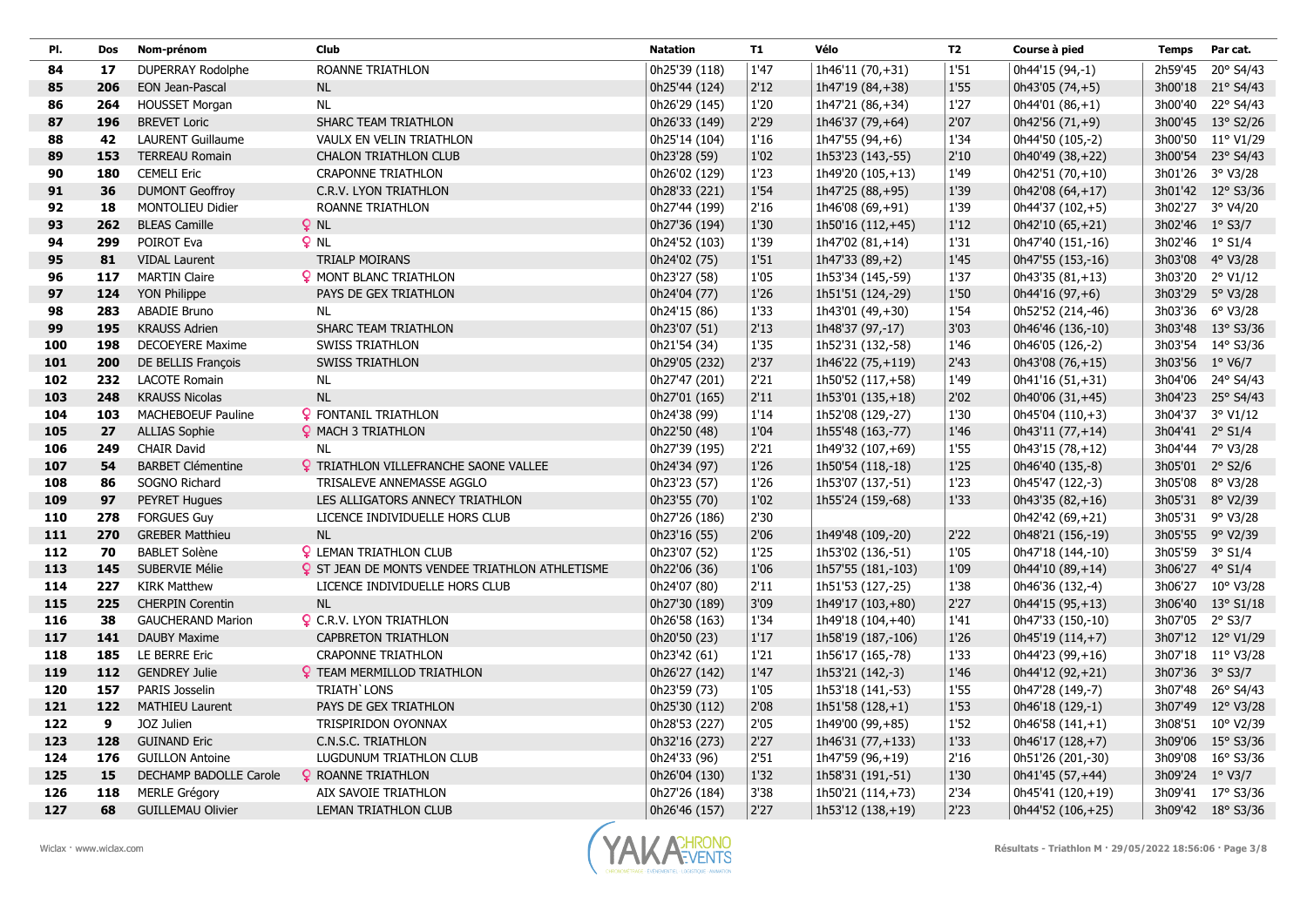| PI. | Dos            | Nom-prénom                 | Club                                 | <b>Natation</b> | <b>T1</b> | Vélo               | <b>T2</b> | Course à pied      | Temps           | Par cat.          |
|-----|----------------|----------------------------|--------------------------------------|-----------------|-----------|--------------------|-----------|--------------------|-----------------|-------------------|
| 128 | 167            | POLES Ludovic              | API TRI                              | 0h30'40 (255)   | 2'49      | 1h49'20 (106,+103) | 1'51      | 0h45'04 (111,+23)  |                 | 3h09'47 11° V2/39 |
| 129 | 160            | LACASSAGNE Alexandre       | LE CLUB TRIATHLON                    | 0h27'31 (191)   | 2'44      | 1h53'12 (139, +43) | 1'49      | 0h44'36 (101,+26)  |                 | 3h09'53 12° V2/39 |
| 130 | 199            | PIZZERA Vincent            | <b>SWISS TRIATHLON</b>               | 0h26'36 (151)   | 1'39      | 1h51'36 (121,+15)  | 1'54      | 0h48'39 (162,-9)   |                 | 3h10'26 4° V4/20  |
| 131 | 121            | PALLEZ Thomas              | TRIATHLON CLUB DES MONTS DU LYONNAIS | 0h26'28 (144)   | 1'34      | 1h55'43 (162,-21)  | 2'21      | 0h44'38 (103,+31)  |                 | 3h10'46 13° V1/29 |
| 132 | 295            | <b>MATHIEU Walter</b>      | NL                                   | 0h26'55 (162)   | 1'52      | 1h55'15 (156,-5)   | 1'32      | 0h45'30 (119,+25)  |                 | 3h11'05 13° V3/28 |
| 133 | 272            | <b>PAPIN Amaury</b>        | LICENCE INDIVIDUELLE HORS CLUB       | 0h26'46 (156)   | 1'54      | 1h51'02 (119,+28)  | 2'15      | 0h49'21 (175,-7)   |                 | 3h11'19 27° S4/43 |
| 134 | 303            | VIAUD Cédric               | <b>NL</b>                            | 0h27'59 (208)   | 2'28      | 1h50'40 (116,+66)  | 1'41      | 0h48'30 (158,-2)   |                 | 3h11'20 14° S1/18 |
| 135 | 33             | MUNOZ Javier               | E.F.S. RHONE ALPES TRIATHLON         | 0h26'30 (146)   | 2'42      | 1h52'29 (131,+23)  | 2'22      | 0h47'26 (147,+12)  |                 | 3h11'30 28° S4/43 |
| 136 | 287            | <b>FRASCONE Francois</b>   | <b>NL</b>                            | 0h23'45 (65)    | 2'41      | 1h54'32 (149,-41)  | 1'43      | 0h48'48 (167,-7)   |                 | 3h11'32 5° V4/20  |
| 137 | 88             | <b>DIDIER Cedric</b>       | TRIATHLON ROMANAIS PEAGEOIS          | 0h24'22 (92)    | 1'51      | 1h57'43 (178,-71)  | 1'26      | 0h46'10 (127,+19)  |                 | 3h11'35 14° V1/29 |
| 138 | 92             | PERRARD Fabien             | LES ALLIGATORS ANNECY TRIATHLON      | 0h25'18 (108)   | 1'56      | 1h43'04 (50,+47)   | 1'44      | 0h59'53 (266,-74)  |                 | 3h11'57 13° V2/39 |
| 139 | 291            | <b>VINCI Antoine</b>       | <b>NL</b>                            | 0h25'44 (123)   | 2'09      | 1h51'05 (120,+11)  | 1'43      | 0h51'15 (198,-24)  |                 | 3h11'57 19° S3/36 |
| 140 | 177            | <b>GUYADER Thomas</b>      | LUGDUNUM TRIATHLON CLUB              | 0h28'26 (216)   | 1'53      | 1h55'07 (154,+34)  | 2'40      | 0h43'56 (84,+34)   |                 | 3h12'05 29° S4/43 |
| 141 | 178            | RIVOIRE Sébastien          | LUGDUNUM TRIATHLON CLUB              | 0h26'40 (153)   | 2'26      | 1h51'53 (126,+29)  | 2'14      | 0h48'52 (168,-3)   |                 | 3h12'08 14° V3/28 |
| 142 | 46             | <b>HOJAN Guillaume</b>     | TRIATHLON VILLEFRANCHE SAONE VALLEE  | 0h24'19 (90)    | 2'12      | 1h51'44 (122,-19)  | 1'52      | 0h51'59 (206,-30)  |                 | 3h12'08 20° S3/36 |
| 143 | 298            | RICHARD Xavier             | <b>NL</b>                            | 0h23'44 (63)    | 1'05      | 1h50'14 (111,-33)  | 2'13      | 0h54'52 (233,-52)  |                 | 3h12'10 14° S2/26 |
| 144 | 151            | PIETRETTI David            | TRIATHLON MACON CLUB                 | 0h26'16 (136)   | 2'21      | 1h55'17 (157,-8)   | 1'47      | 0h46'38 (134,+14)  |                 | 3h12'21 30° S4/43 |
| 145 | 152            | <b>RICHARD Corentin</b>    | <b>CHALON TRIATHLON CLUB</b>         | 0h28'31 (219)   | 1'16      | 1h54'00 (147,+25)  | 1'58      | 0h46'47 (137, +14) |                 | 3h12'34 15° S2/26 |
| 146 | 207            | <b>BERGER Jean-Marc</b>    | <b>NL</b>                            | 0h24'16 (88)    | 2'07      | 1h54'35 (150,-41)  | 2'04      | 0h49'48 (181,-11)  |                 | 3h12'51 14° V2/39 |
| 147 | 304            | <b>ASSELIN Etienne</b>     | <b>NL</b>                            | 0h26'31 (147)   | 3'00      | $1h56'24(166,+6)$  | 1'55      | 0h45'02 (109,+24)  |                 | 3h12'55 16° S2/26 |
| 148 | 34             | <b>BERNARDIN Sebastien</b> | E.F.S. RHONE ALPES TRIATHLON         | 0h25'42 (121)   | 1'04      | 1h57'51 (180,-59)  | 1'20      | 0h47'19 (146,+12)  |                 | 3h13'17 15° V3/28 |
| 149 | $\overline{2}$ | PAGAN Pierre David         | TRISALEVE ANNEMASSE AGGLO            | 0h28'20 (212)   | 2'25      | 1h51'49 (123,+57)  | 2'15      | $0h48'42(165,+4)$  |                 | 3h13'33 2° HA/3   |
| 150 | 85             | <b>BEILLON Jean Michel</b> | TRISALEVE ANNEMASSE AGGLO            | 0h31'51 (268)   | 2'13      | 1h47'57 (95,+115)  | 2'13      | 0h49'18 (174,-1)   |                 | 3h13'34 6° V4/20  |
| 151 | 170            | <b>CRUIZIAT Jerome</b>     | API TRI                              | 0h25'43 (122)   | 4'55      | 1h50'19 (113,+74)  | 2'15      | 0h51'22 (200,-14)  |                 | 3h14'35 16° V3/28 |
| 152 | 228            | SOLAS Stéphane             | <b>NL</b>                            |                 |           |                    |           | 0h50'54 (194,-9)   |                 | 3h14'43 17° V3/28 |
| 153 | 50             | <b>QUENTIN Vincent</b>     | TRIATHLON VILLEFRANCHE SAONE VALLEE  | 0h24'46 (101)   | 2'42      | 2h01'42 (209,-76)  | 1'51      | 0h44'02 (87,+35)   |                 | 3h15'04 7° V4/20  |
| 154 | 6              | <b>FERRAUD Cedric</b>      | TRISPIRIDON OYONNAX                  | 0h27'23 (183)   | 2'50      | 1h54'19 (148,+34)  | 2'02      | 0h48'34 (161,+10)  |                 | 3h15'10 15° V2/39 |
| 155 | 171            | <b>BERGER Christian</b>    | API TRI                              | 0h30'08 (246)   | 2'15      | 1h55'03 (152,+61)  | 1'41      | 0h46'01 (125, +23) |                 | 3h15'10 18° V3/28 |
| 156 | 28             | <b>BONNAMY Gregory</b>     | MACH 3 TRIATHLON                     | 0h27'22 (181)   | 2'13      | 1h50'04 (110,+56)  | 2'08      | 0h53'32 (220,-34)  |                 | 3h15'21 16° V2/39 |
| 157 | 271            | <b>MESSON Franck</b>       | <b>NL</b>                            | 0h30'01 (244)   | 2'52      | 1h48'45 (98,+107)  | 1'38      | 0h52'18 (209,-18)  |                 | 3h15'36 31° S4/43 |
| 158 | 202            | <b>GOHIN Charles</b>       | LICENCE INDIVIDUELLE HORS CLUB       | 0h28'14 (211)   | 1'45      | 1h50'26 (115,+58)  | 2'40      | 0h52'37 (213,-22)  |                 | 3h15'43 17° S2/26 |
| 159 | 250            | <b>BULLIARD Clément</b>    | <b>NL</b>                            | 0h27'43 (198)   | 1'18      | 1h58'18 (186,-18)  | 1'29      | 0h46'58 (140,+17)  |                 | 3h15'47 21° S3/36 |
| 160 | 123            | THIBAUD Jerome             | PAYS DE GEX TRIATHLON                | 0h26'28 (143)   | 1'36      | 2h02'42 (218,-64)  | 1'28      | 0h43'57 (85,+38)   |                 | 3h16'12 17° V2/39 |
| 161 | 183            | <b>VAUDEY Yannick</b>      | <b>CRAPONNE TRIATHLON</b>            | 0h27'45 (200)   | 1'47      | 1h58'20 (188,-6)   | 1'27      | 0h47'18 (145,+19)  |                 | 3h16'40 19° V3/28 |
| 162 | 209            | <b>DERAIN Mathieu</b>      | <b>NL</b>                            | 0h23'52 (69)    | 2'08      | 1h58'14 (184,-76)  | 1'47      | 0h50'41 (190,-1)   |                 | 3h16'44 15° V1/29 |
| 163 | 164            | <b>DUFOUR Jerome</b>       | <b>MYTRIBE</b>                       | 0h27'02 (166)   | 1'45      | 2h02'51 (220,-49)  | 1'58      | 0h43'07 (75,+42)   |                 | 3h16'45 18° V2/39 |
| 164 | 244            | <b>FIETTE Adrien</b>       | <b>NL</b>                            | 0h26'37 (152)   | 2'19      | 1h57'13 (174,-16)  | 2'02      | $0h48'33(160,+11)$ |                 | 3h16'46 18° S2/26 |
| 165 | 301            | PRAT Théo                  | <b>NL</b>                            | 0h28'50 (224)   | 2'42      | 1h57'10 (173,+39)  | 2'00      | 0h46'32 (131,+21)  |                 | 3h17'16 22° S3/36 |
| 166 | 201            | GRUOSSO Christophe         | LICENCE INDIVIDUELLE HORS CLUB       | 0h24'29 (95)    | 2'15      | 1h59'24 (194,-70)  | 1'55      | $0h49'25(176,+6)$  |                 | 3h17'29 8° V4/20  |
| 167 | 259            | RIALLAND Clément           | <b>NL</b>                            | 0h25'20 (109)   | 2'42      | 2h02'21 (214,-63)  | 1'55      | 0h45'20 (115,+32)  |                 | 3h17'41 15° S1/18 |
| 168 | 114            | <b>BOUVARD Mikael</b>      | ANNONAY TRIATHLON                    | 0h30'46 (257)   | 1'33      | 1h53'38 (146,+68)  | 1'28      | 0h50'46 (191)      |                 | 3h18'13 19° V2/39 |
| 169 | 127            | PICHON Sophie              | <b>Q</b> C.N.S.C. TRIATHLON          | 0h25'46 (127)   | 1'52      | 2h00'07 (198,-59)  | 1'27      | 0h49'30 (177,+10)  | 3h18'44 2° V3/7 |                   |
| 170 | 99             | <b>GOSS Timothy</b>        | LES ALLIGATORS ANNECY TRIATHLON      | 0h27'59 (209)   | 1'16      | 1h57'29 (175,-3)   | 1'18      | $0h50'40(189,+3)$  |                 | 3h18'44 9° V4/20  |
| 171 | 220            | PELUD Stephane             | <b>NL</b>                            | 0h24'08 (82)    | 2'39      | 1h55'09 (155,-41)  | 2'24      | 0h54'55 (235,-21)  |                 | 3h19'17 23° S3/36 |

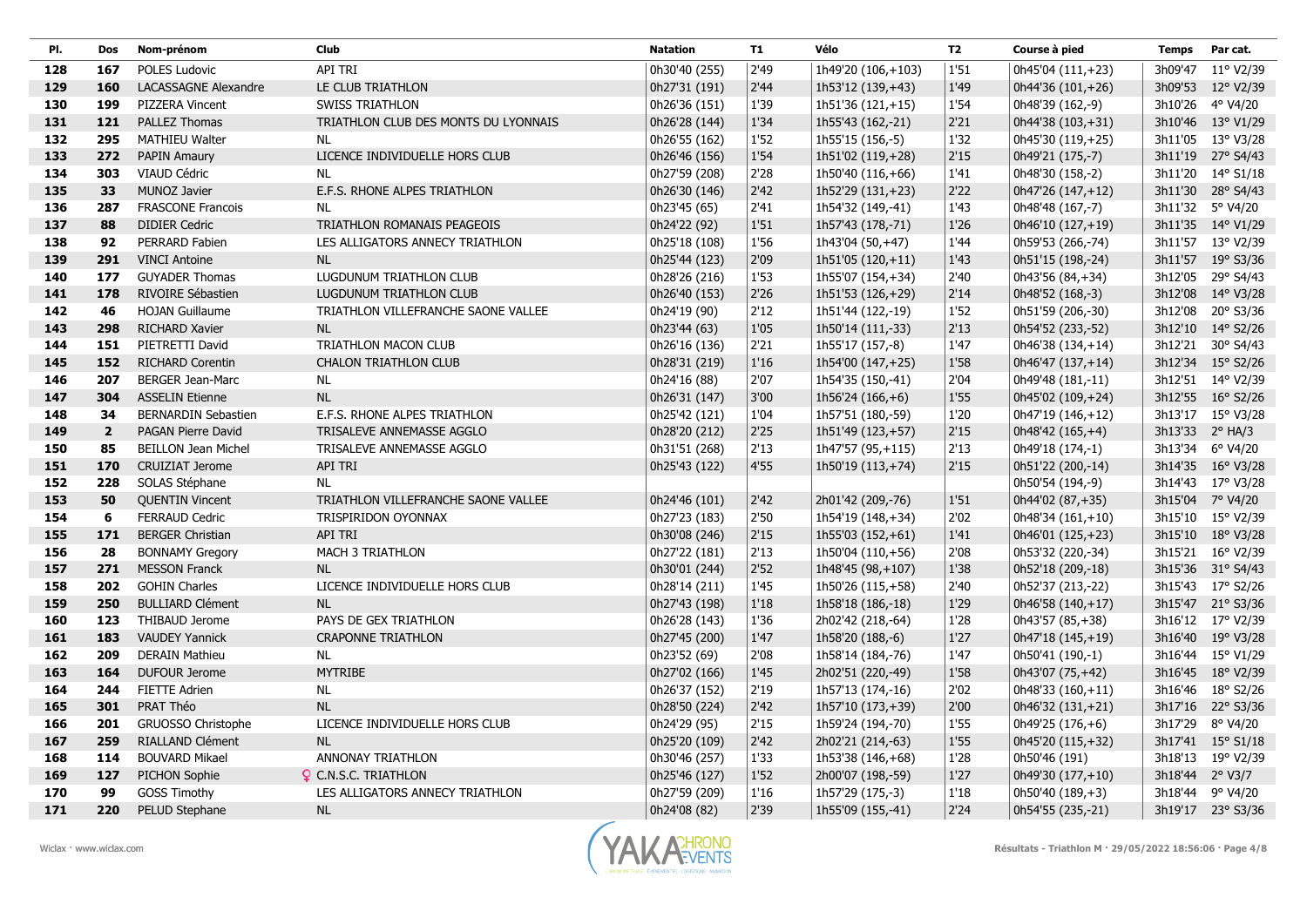| PI. | Dos | Nom-prénom                 | <b>Club</b>                                  | <b>Natation</b> | <b>T1</b> | Vélo                | <b>T2</b> | Course à pied      | <b>Temps</b>    | Par cat.          |
|-----|-----|----------------------------|----------------------------------------------|-----------------|-----------|---------------------|-----------|--------------------|-----------------|-------------------|
| 172 | 197 | <b>KIM Kevin</b>           | TROYES GYMNIQUE TRI 10                       | 0h29'02 (230)   | 2'02      | 1h56'52 (170,+31)   | 1'55      | 0h49'32 (178,+11)  |                 | 3h19'26 16° S1/18 |
| 173 | 184 | <b>TERRIER Gregory</b>     | <b>CRAPONNE TRIATHLON</b>                    | 0h30'52 (258)   | 3'27      | 1h58'26 (190,+54)   | 2'31      | 0h44'12 (91,+44)   |                 | 3h19'30 32° S4/43 |
| 174 | 172 | VAIRON Rémy                | API TRI                                      | 0h27'50 (203)   | 3'15      | 1h58'05 (182,+24)   | 1'38      | 0h48'45 (166,+13)  |                 | 3h19'34 10° V4/20 |
| 175 | 245 | <b>PRIEUR Eric</b>         | $\sf NL$                                     | 0h26'51 (159)   | 4'19      | 1h59'30 (195,+20)   | 2'50      | 0h46'27 (130,+29)  |                 | 3h19'59 11° V4/20 |
| 176 | 263 | <b>DAMMAN Elsa</b>         | $Q$ NL                                       | 0h22'27 (42)    | 1'30      | 2h01'29 (207,-117)  | 1'47      | 0h52'53 (215,-9)   | 3h20'08         | 3° S2/6           |
| 177 | 63  | SIVIGNOLLE Clément         | TRIATHLON AMBERIEU EN BUGEY                  | 0h28'39 (223)   | 2'08      | 1h56'33 (167,+32)   | 2'14      | 0h50'31 (188,+4)   |                 | 3h20'08 24° S3/36 |
| 178 | 192 | <b>CHALMENDRIER Erwann</b> | CAP TRIATHLON TEAM                           | 0h31'11 (263)   | 2'27      | 1h52'10 (130,+92)   | 1'52      | 0h52'29 (211,-8)   | 3h20'11 5° Ju/7 |                   |
| 179 | 221 | <b>BUISSON Eric</b>        | <b>NL</b>                                    | 0h30'33 (251)   | 2'19      | 1h56'16 (164,+58)   | 2'10      | 0h49'02 (173,+11)  |                 | 3h20'23 33° S4/43 |
| 180 | 66  | KERDO Joseph               | <b>VALENCE TRIATHLON</b>                     | 0h35'36 (289)   | 1'47      | 1h55'25 (160,+69)   | 1'47      | 0h45'46 (121,+30)  |                 | 3h20'23 12° V4/20 |
| 181 | 296 | <b>BERTRAND Guillaume</b>  | NL                                           | 0h30'03 (245)   | 3'04      | 1h57'48 (179,+51)   | 2'05      | 0h47'28 (148, +21) |                 | 3h20'30 34° S4/43 |
| 182 | 21  | PUPIER Stéphanie           | <b>Q</b> RILLIEUX TRIATHLON                  | 0h29'42 (238)   | 1'55      | 1h58'11 (183, + 33) | 1'47      | 0h48'59 (172,+10)  |                 | 3h20'36 4° V1/12  |
| 183 | 20  | <b>LEVISTRE Eric</b>       | RILLIEUX TRIATHLON                           | 0h20'30 (15)    | 1'39      | 1h59'33 (196,-120)  | 1'57      | 0h57'01 (247,-42)  |                 | 3h20'41 20° V3/28 |
| 184 | 217 | <b>DEJEAN Fabien</b>       | <b>NL</b>                                    | 0h26'23 (140)   | 2'07      | 1h55'35 (161,-15)   | 2'03      | 0h54'45 (232,-21)  |                 | 3h20'54 25° S3/36 |
| 185 | 226 | <b>BREUIL Sébastien</b>    | LICENCE INDIVIDUELLE HORS CLUB               | 0h28'20 (213)   | 1'46      | 1h51'52 (125,+43)   | 1'58      | 0h57'04 (249,-41)  |                 | 3h21'03 20° V2/39 |
| 186 | 129 | <b>CARCEL Alain</b>        | RHODIA CLUB NATATION TRIATHLON               | 0h30'39 (254)   | 3'50      | 1h52'55 (134,+90)   | 2'51      | 0h50'52 (193,-2)   |                 | 3h21'10 13° V4/20 |
| 187 | 313 | MIAS Gérard                | TRIATHLON CLUB NANTAIS                       | 0h23'57 (72)    | 1'12      | 1h56'43 (169,-83)   | 2'10      | 0h57'48 (255,-41)  | 3h21'51 1° V5/3 |                   |
| 188 | 136 | <b>KALFOUSSE Olivier</b>   | DRAVEIL TRIATHLON 2000                       | 0h28'25 (215)   | 3'34      | 1h56'53 (171,+47)   | 2'28      | 0h50'46 (192,+3)   |                 | 3h22'07 21° V2/39 |
| 189 | 10  | <b>VERON Nicolas</b>       | TRISPIRIDON OYONNAX                          | 0h31'43 (267)   | 1'48      | 1h55'22 (158,+70)   | 1'42      | 0h52'03 (207,-4)   |                 | 3h22'41 16° V1/29 |
| 190 | 59  | <b>MAMIE Magalie</b>       | <b>Q</b> OULLINS TRIATHLON                   | 0h27'55 (205)   | 2'24      | 2h05'11 (232,-31)   | 1'49      | 0h45'28 (118,+41)  |                 | 3h22'49 5° V1/12  |
| 191 | 105 | JOUMARD Isabelle           | <b>Q</b> FONTANIL TRIATHLON                  | 0h27'09 (173)   | 2'30      | 2h05'58 (235,-54)   | 1'50      | 0h45'22 (116,+41)  | 3h22'51 1° V2/4 |                   |
| 192 | 204 | <b>WEPPE Florent</b>       | <b>NL</b>                                    | 0h30'36 (253)   | 1'52      | 1h59'13 (193,+36)   | 2'43      | 0h48'33 (159,+16)  |                 | 3h22'58 17° V1/29 |
| 193 | 115 | <b>SCHMITT Aline</b>       | <b>9 MONT BLANC TRIATHLON</b>                | 0h27'02 (167)   | 1'33      | 2h04'01 (228,-63)   | 1'51      | 0h48'39 (163,+16)  | 3h23'08 2° V2/4 |                   |
| 194 | 53  | PANAROTTO Fabien           | TRIATHLON VILLEFRANCHE SAONE VALLEE          | 0h26'42 (154)   | 2'03      | 2h01'15 (205,-44)   | 2'41      | $0h50'29(187,+6)$  |                 | 3h23'13 21° V3/28 |
| 195 | 218 | COPPENS-RAMELOT Clément    | LICENCE INDIVIDUELLE HORS CLUB               | 0h26'09 (132)   | 3'02      | 1h59'13 (192,-19)   | 3'16      | 0h51'40 (203,-2)   |                 | 3h23'22 26° S3/36 |
| 196 | 84  | MAZZELLA Isabelle          | <b>Q</b> TRISALEVE ANNEMASSE AGGLO           | 0h31'15 (264)   | 2'22      | 2h01'08 (203,+31)   | 1'37      | 0h47'17 (143,+26)  |                 | 3h23'40 3° V3/7   |
| 197 | 140 | <b>LAURENT Kevin</b>       | ARIEGE PYRENEES TRIATHLON                    | 0h29'04 (231)   | 2'27      | 2h02'49 (219)       | 2'12      | 0h47'16 (142,+27)  |                 | 3h23'49 19° S2/26 |
| 198 | 5   | <b>DUVOY Arnaud</b>        | TRISPIRIDON OYONNAX                          | 0h28'26 (217)   | 2'19      | 2h03'05 (222,-10)   | 1'45      | 0h48'15 (155, +21) |                 | 3h23'51 22° V2/39 |
| 199 | 175 | PEULET Kevin               | PERONNAS ORIENTATION TRIATHLON               | 0h24'12 (83)    | 2'26      | 2h07'00 (241,-116)  | 1'32      | 0h48'40 (164,+15)  |                 | 3h23'52 35° S4/43 |
| 200 | 71  | <b>BOURIEL Leslie</b>      | <b>Q</b> LEMAN TRIATHLON CLUB                | 0h24'41 (100)   | 2'49      | 2h05'13 (233,-94)   | 2'19      | 0h48'54 (169, +12) | 3h23'58 4° S3/7 |                   |
| 201 | 120 | <b>LECOSSOIS Marc</b>      | TRIATHLON CLUB DES MONTS DU LYONNAIS         | 0h32'15 (271)   | 2'22      | 1h57'05 (172,+63)   | 2'20      | 0h50'00 (182,+6)   |                 | 3h24'03 23° V2/39 |
| 202 | 215 | <b>RUYER Justin</b>        | NL                                           | 0h32'11 (270)   | 2'14      | 1h52'47 (133,+91)   | 1'37      | 0h55'15 (238,-25)  |                 | 3h24'06 27° S3/36 |
| 203 | 261 | <b>TEYRE Fabrice</b>       | NL                                           | 0h27'03 (168)   | 3'09      | 2h00'26 (201,-4)    | 2'18      | 0h51'10 (197,-2)   |                 | 3h24'08 24° V2/39 |
| 204 | 102 | <b>DEYRES Gwladys</b>      | <b>Q</b> FONTANIL TRIATHLON                  | 0h26'25 (141)   | 1'31      | 1h57'31 (176,-37)   | 1'35      | 0h57'24 (253,-38)  |                 | 3h24'28 6° V1/12  |
| 205 | 174 | MICHEL Jean Yves           | PERONNAS ORIENTATION TRIATHLON               | 0h27'12 (175)   | 2'17      | 1h55'03 (153,+10)   | 2'29      | 0h57'47 (254,-40)  |                 | 3h24'50 14° V4/20 |
| 206 | 146 | <b>SUBERVIE Tristan</b>    | ST JEAN DE MONTS VENDEE TRIATHLON ATHLETISME | 0h24'06 (79)    | 1'26      | 2h01'38 (208,-100)  | 2'37      | 0h55'18 (239,-24)  |                 | 3h25'08 22° V3/28 |
| 207 | 285 | <b>GUION David</b>         | <b>NL</b>                                    | 0h25'41 (119)   | 3'01      | 2h00'59 (202,-43)   | 2'17      | 0h53'13 (219,-10)  |                 | 3h25'14 25° V2/39 |
| 208 | 235 | <b>CHATRON Charles</b>     | <b>NL</b>                                    | 0h27'08 (171)   | 1'55      | 1h59'52 (197,-28)   | 2'49      | 0h53'38 (222,-14)  | 3h25'24         | 20° S2/26         |
| 209 | 166 | <b>HEINTZ Nicolas</b>      | <b>API TRI</b>                               | 0h28'55 (228)   | 3'27      | 2h00'13 (199,+31)   | 2'45      | 0h50'27 (185,+9)   |                 | 3h25'49 26° V2/39 |
| 210 | 237 | <b>BERNOLLIN Loic</b>      | <b>NL</b>                                    | 0h26'51 (160)   | 1'53      | 2h01'15 (206,-44)   | 1'55      | 0h54'00 (228,-15)  |                 | 3h25'56 28° S3/36 |
| 211 | 142 | <b>GAGNE Stéphanie</b>     | <b>Q</b> CLERMONT TRIATHLON                  | 0h29'27 (236)   | 1'40      | 2h02'40 (217)       | 1'58      | 0h51'50 (205,+9)   | 3h27'37 2° S4/5 |                   |
| 212 | 257 | <b>THOULE Sebastien</b>    | LICENCE INDIVIDUELLE HORS CLUB               | 0h29'27 (237)   | 2'54      | 2h03'24 (225,+6)    | 2'29      | 0h49'36 (179,+22)  |                 | 3h27'53 23° V3/28 |
| 213 | 279 | <b>MARION Clémence</b>     | $Q$ NL                                       | 0h26'45 (155)   | 2'27      | 2h07'41 (242,-66)   | 2'24      | 0h48'55 (170,+23)  | 3h28'14 4° S2/6 |                   |
| 214 | 55  | <b>BACCICHETTI Franck</b>  | <b>OULLINS TRIATHLON</b>                     | 0h25'31 (113)   | 2'29      | 2h06'21 (238,-92)   | 2'58      | 0h51'05 (196,+16)  |                 | 3h28'26 15° V4/20 |
| 215 | 224 | <b>LAMOUILLE Cindy</b>     | $Q$ NL                                       | 0h26'12 (133)   | 2'16      | 2h09'12 (254,-96)   | 2'09      | 0h48'57 (171,+25)  | 3h28'48 3° S4/5 |                   |

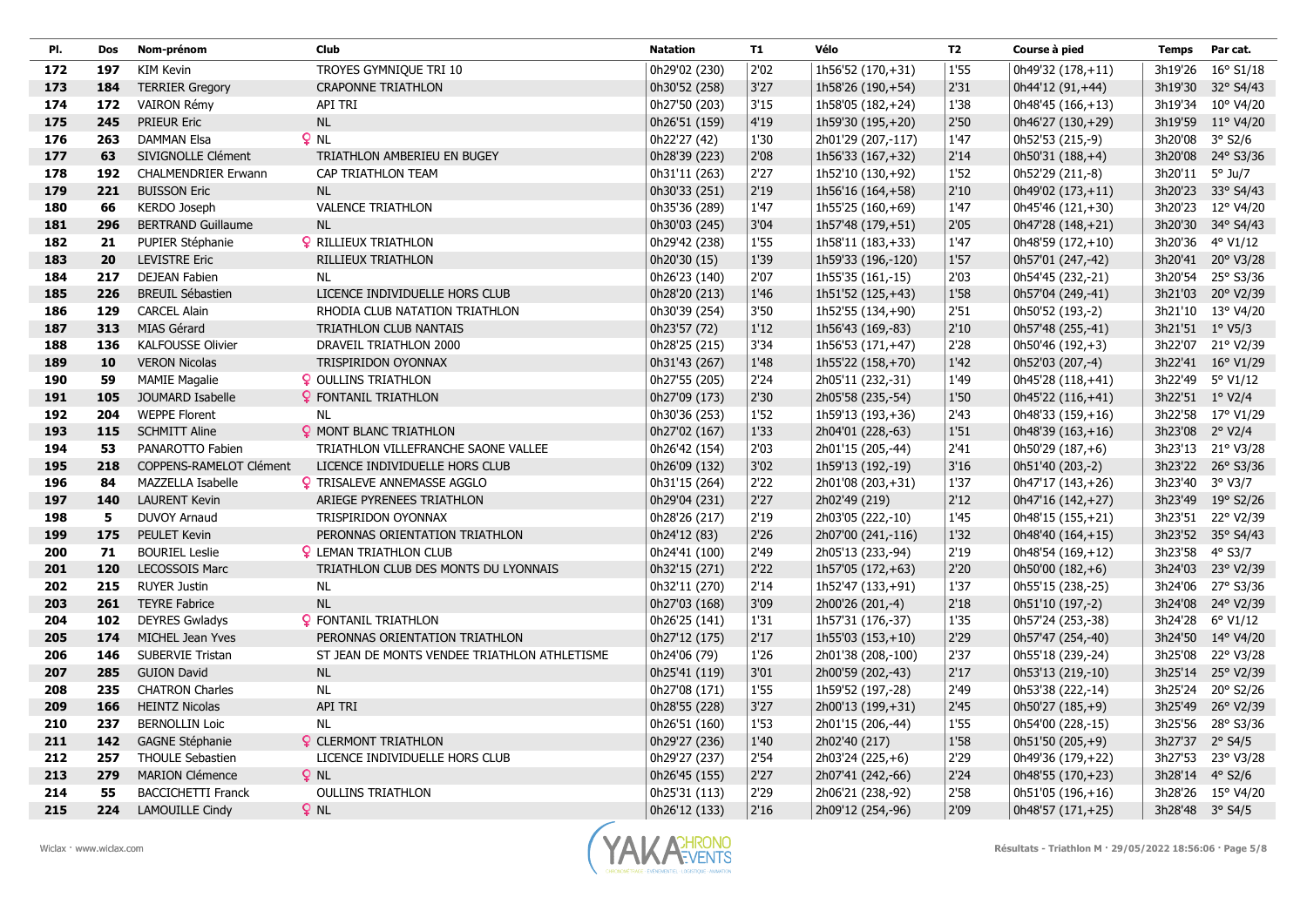| PI. | Dos | Nom-prénom                 | <b>Club</b>                              | <b>Natation</b> | <b>T1</b> | Vélo               | <b>T2</b> | Course à pied      | <b>Temps</b>    | Par cat.          |
|-----|-----|----------------------------|------------------------------------------|-----------------|-----------|--------------------|-----------|--------------------|-----------------|-------------------|
| 216 | 58  | <b>THIOLLIERE Xavier</b>   | <b>OULLINS TRIATHLON</b>                 | 0h27'18 (177)   | 3'58      | 2h00'23 (200,+17)  | 3'33      | 0h53'49 (227,-1)   |                 | 3h29'03 24° V3/28 |
| 217 | 290 | <b>VIAL Vincent</b>        | <b>NL</b>                                | 0h26'50 (158)   | 3'00      | 2h05'08 (231,-47)  | 3'46      | 0h50'25 (184,+18)  |                 | 3h29'12 18° V1/29 |
| 218 | 314 | <b>CHARNAL Anouck</b>      | <b>Q</b> CRAPONNE TRIATHLON              | 0h22'49 (47)    | 0'48      | 2h11'04 (259,-185) | 1'32      | 0h53'40 (223,+3)   | 3h29'55 4° V3/7 |                   |
| 219 | 251 | PICARD Xavier              | <b>NL</b>                                | 0h27'49 (202)   | 5'04      | 2h04'09 (229,+12)  | 2'36      | 0h50'20 (183,+19)  |                 | 3h30'00 19° V1/29 |
| 220 | 240 | <b>BERTHERAT Francois</b>  | <b>NL</b>                                | 0h27'20 (179)   | 2'24      | 1h58'22 (189,-5)   | 3'09      | 0h58'50 (261,-31)  | 3h30'07         | 20° V1/29         |
| 221 | 268 | <b>DUBOIS Charles</b>      | <b>NL</b>                                | 0h27'12 (176)   | 3'05      | 2h03'40 (227,-24)  | 2'29      | 0h53'44 (225,+2)   |                 | 3h30'12 27° V2/39 |
| 222 | 211 | DE BAYSER Hubert           | <b>NL</b>                                | 0h28'37 (222)   | 3'35      | 2h01'42 (210,+16)  | 2'50      | 0h53'36 (221,+5)   |                 | 3h30'22 29° S3/36 |
| 223 | 307 | <b>PETIT Charles</b>       | NL                                       | 0h28'52 (226)   | 2'20      | 2h02'39 (216, +2)  | 3'22      | $0h53'10(216,+6)$  |                 | 3h30'26 30° S3/36 |
| 224 | 133 | JACQUELIN Pierre           | TRIATHLON BASSIN BELLEGARDIEN            | 0h30'44 (256)   | 2'59      | 2h03'21 (224,+24)  | 2'38      | 0h50'55 (195,+15)  |                 | 3h30'40 21° S2/26 |
| 225 | 255 | <b>CONTAL Sandro</b>       | <b>NL</b>                                | 0h31'28 (265)   | 2'31      | 2h06'27 (239, +16) | 2'24      | 0h47'49 (152,+24)  |                 | 3h30'41 22° S2/26 |
| 226 | 247 | <b>MASSON Hugo</b>         | <b>NL</b>                                | 0h25'14 (106)   | 1'30      | 2h05'08 (230,-105) | 1'38      | 0h57'16 (251,-23)  |                 | 3h30'47 31° S3/36 |
| 227 | 229 | <b>CRAVAREZZA Thomas</b>   | <b>NL</b>                                | 0h34'24 (283)   | 3'23      | 2h02'05 (211,+42)  | 2'02      | 0h49'44 (180,+20)  |                 | 3h31'41 28° V2/39 |
| 228 | 282 | <b>MARINHO Anthony</b>     | <b>NL</b>                                | 0h36'59 (293)   | 1'43      | 1h58'17 (185,+57)  | 2'28      | $0h52'20(210,+9)$  |                 | 3h31'49 23° S2/26 |
| 229 | 67  | <b>CREST Karine</b>        | <b>Q</b> VALENCE TRIATHLON               | 0h24'38 (98)    | 2'37      | 2h08'43 (249,-122) | 1'45      | 0h54'08 (229,+4)   |                 | 3h31'53 7° V1/12  |
| 230 | 155 | <b>FAURE Adele</b>         | <b>Q</b> MONTBARD AUXOIS CLUB TRIATHLON  | 0h29'46 (239)   | 2'05      | 2h10'15 (257,-23)  | 2'01      | 0h48'02 (154,+24)  | 3h32'10 5° S2/6 |                   |
| 231 | 40  | <b>CORNELOUP Denis</b>     | VAULX EN VELIN TRIATHLON                 | 0h29'05 (233)   | 2'34      | 2h02'17 (213, +8)  | $2'40$    | 0h56'00 (244,-6)   | 3h32'38 2° V5/3 |                   |
| 232 | 154 | <b>DELANCE Michael</b>     | <b>CHALON TRIATHLON CLUB</b>             | 0h28'33 (220)   | 1'48      | 2h02'28 (215,-14)  | 2'19      | 0h58'17 (257,-19)  |                 | 3h33'28 29° V2/39 |
| 233 | 205 | SIMAND Valentine           | $Q$ NL                                   | 0h35'08 (287)   | 2'01      | 2h09'11 (253, +18) | 1'12      | 0h45'58 (124,+29)  |                 | 3h33'32 8° V1/12  |
| 234 | 265 | <b>WARCHOL Gabriel</b>     | <b>NL</b>                                | 0h30'55 (259)   | 1'53      | 2h01'13 (204,+23)  | $1'13$    | 0h58'53 (262,-18)  | 3h34'10 6° Ju/7 |                   |
| 235 | 11  | <b>ROPOSTE Olivier</b>     | TRISPIRIDON OYONNAX                      | 0h27'54 (204)   | 1'57      | 2h02'53 (221,-30)  | 1'59      | 1h00'18 (270,-24)  |                 | 3h35'04 16° V4/20 |
| 236 | 305 | <b>MARTIN Anthony</b>      | <b>NL</b>                                | 0h32'15 (272)   | 3'34      | 2h02'06 (212,+36)  | 2'16      | 0h55'02 (236,+5)   |                 | 3h35'15 21° V1/29 |
| 237 | 60  | <b>BOURMEAU Guillaume</b>  | <b>OULLINS TRIATHLON</b>                 | 0h27'57 (207)   | 2'13      | 2h05'23 (234,-37)  | 1'36      | 0h59'14 (264,-9)   |                 | 3h36'25 24° S2/26 |
| 238 | 148 | DURAND Alban               | TRIATHLON MACON CLUB                     | 0h29'06 (234)   | 2'00      | 2h03'29 (226,-10)  | 2'05      | 0h59'51 (265,-12)  |                 | 3h36'33 36° S4/43 |
| 239 | 169 | LEVEQUE Renaud             | <b>API TRI</b>                           | 0h27'05 (169)   | 2'06      | 2h13'23 (269,-90)  | 1'54      | 0h53'13 (218,+17)  |                 | 3h37'42 17° V4/20 |
| 240 | 48  | <b>NOURY Alexandre</b>     | TRIATHLON VILLEFRANCHE SAONE VALLEE      | 0h26'15 (134)   | 1'40      | 2h13'33 (270,-124) | 2'32      | 0h53'43 (224,+13)  |                 | 3h37'45 37° S4/43 |
| 241 | 241 | <b>SBLANDANO Roddy</b>     | <b>NL</b>                                | 0h32'24 (274)   | 2'04      | 2h08'39 (248,+10)  | 2'10      | 0h52'33 (212,+16)  |                 | 3h37'51 22° V1/29 |
| 242 | 208 | <b>CHARVET Floriane</b>    | $Q$ NL                                   | 0h25'33 (115)   | 2'44      | 2h03'14 (223,-61)  | 2'27      | 1h04'00 (280,-36)  | 3h38'01 5° S3/7 |                   |
| 243 | 260 | <b>CHARLAIX Sandrine</b>   | $Q$ NL                                   | 0h26'23 (139)   | 1'39      | 2h12'41 (265,-113) | 2'00      | 0h55'19 (240,+5)   | 3h38'05 3° V2/4 |                   |
| 244 | 267 | <b>LAFORET Sebastien</b>   | <b>NL</b>                                | 0h26'23 (138)   | 4'21      | 2h13'03 (267,-52)  | 3'03      | 0h51'43 (204,+16)  |                 | 3h38'35 30° V2/39 |
| 245 | 30  | <b>ROSSIGNOL Francois</b>  | <b>MACH 3 TRIATHLON</b>                  | 0h30'11 (249)   | 3'20      | 2h07'43 (243,+7)   | 2'13      | 0h55'09 (237,+5)   | 3h38'38 2° V6/7 |                   |
| 246 | 144 | <b>CONAN Christian</b>     | TRIATHLON CLUB NANTAIS                   | 0h30'22 (250)   | 2'25      | 2h06'06 (237, +1)  | 2'06      | 0h57'49 (256,-3)   | 3h38'51         | 3° V6/7           |
| 247 | 89  | <b>BABAKAN Kouros</b>      | TRIATHLON ROMANAIS PEAGEOIS              | 0h32'47 (277)   | 4'00      | 2h11'13 (260,+9)   | 2'42      | 0h48'24 (157, +25) | 3h39'09         | 23° V1/29         |
| 248 | 163 | PELLISSIER Sandra          | <b>Q</b> SAVOIE MAURIENNE TRIATHLON      | 0h31'06 (261)   | 3'39      | 2h08'08 (245, +15) | 3'04      | 0h53'13 (217, +10) | 3h39'10 5° V3/7 |                   |
| 249 | 26  | GIOL Stephan               | MACH 3 TRIATHLON                         | 0h32'08 (269)   | 4'00      | 2h09'53 (256,+17)  | 2'00      | 0h51'16 (199,+15)  |                 | 3h39'19 31° V2/39 |
| 250 | 316 | POLLEZ Marc                | C.R.V. LYON TRIATHLON                    | 0h29'47 (240)   | 2'08      | 1h57'40 (177,+39)  | 2'22      | 1h07'26 (285,-54)  |                 | 3h39'25 32° S3/36 |
| 251 | 254 | <b>RONGER Marjorie</b>     | $Q$ NL                                   | 0h27'07 (170)   | 2'37      | 2h08'54 (251,-63)  | 2'27      | 0h58'35 (259,-7)   |                 | 3h39'43 9° V1/12  |
| 252 | 90  | <b>AUBERTIN Frederique</b> | <b>Q</b> LES ALLIGATORS ANNECY TRIATHLON | 0h34'13 (282)   | 3'16      | 2h09'03 (252,+18)  | 3'00      | 0h50'28 (186,+16)  | 3h40'02 1° V4/1 |                   |
| 253 | 239 | <b>KOHN Pierre</b>         | <b>NL</b>                                | 0h30'09 (247)   | 3'31      | 2h06'57 (240,+13)  | 3'02      | 0h56'44 (246,-2)   |                 | 3h40'25 32° V2/39 |
| 254 | 187 | JAMES Marylaure            | <b>P</b> TEAM KUPA A                     | 0h37'48 (294)   | 3'34      | 1h56'41 (168,+53)  | 2'36      | 1h00'01 (268,-12)  |                 | 3h40'42 6° V3/7   |
| 255 | 203 | <b>GAY Germain</b>         | <b>NL</b>                                | 0h27'40 (196)   | 3'50      | 2h06'04 (236,-16)  | 3'41      | 0h59'59 (267,-10)  |                 | 3h41'17 38° S4/43 |
| 256 | 311 | <b>GRANDJEAN Alexandre</b> | <b>NL</b>                                | 0h26'58 (164)   | 2'27      | 2h11'51 (262,-79)  | 2'33      | 0h59'09 (263,-4)   |                 | 3h43'00 25° S2/26 |
| 257 | 76  | POINSEAUX Hadrien          | <b>CHAMBERY TRIATHLON</b>                | 0h27'23 (182)   | 2'07      | 2h09'40 (255,-71)  | 2'26      | 1h02'21 (276,-11)  |                 | 3h44'00 33° S3/36 |
| 258 | 173 | <b>RANDY Williams</b>      | <b>RAIDALP BERAIDY</b>                   | 0h27'41 (197)   | 3'53      | 2h18'12 (282,-51)  | 2'25      | 0h52'04 (208,+17)  |                 | 3h44'16 26° S2/26 |
| 259 | 243 | ROUX Raphaël               | <b>NL</b>                                | 0h27'56 (206)   | 3'15      | 2h15'53 (276,-50)  | 2'27      | 0h54'53 (234,+8)   |                 | 3h44'26 33° V2/39 |

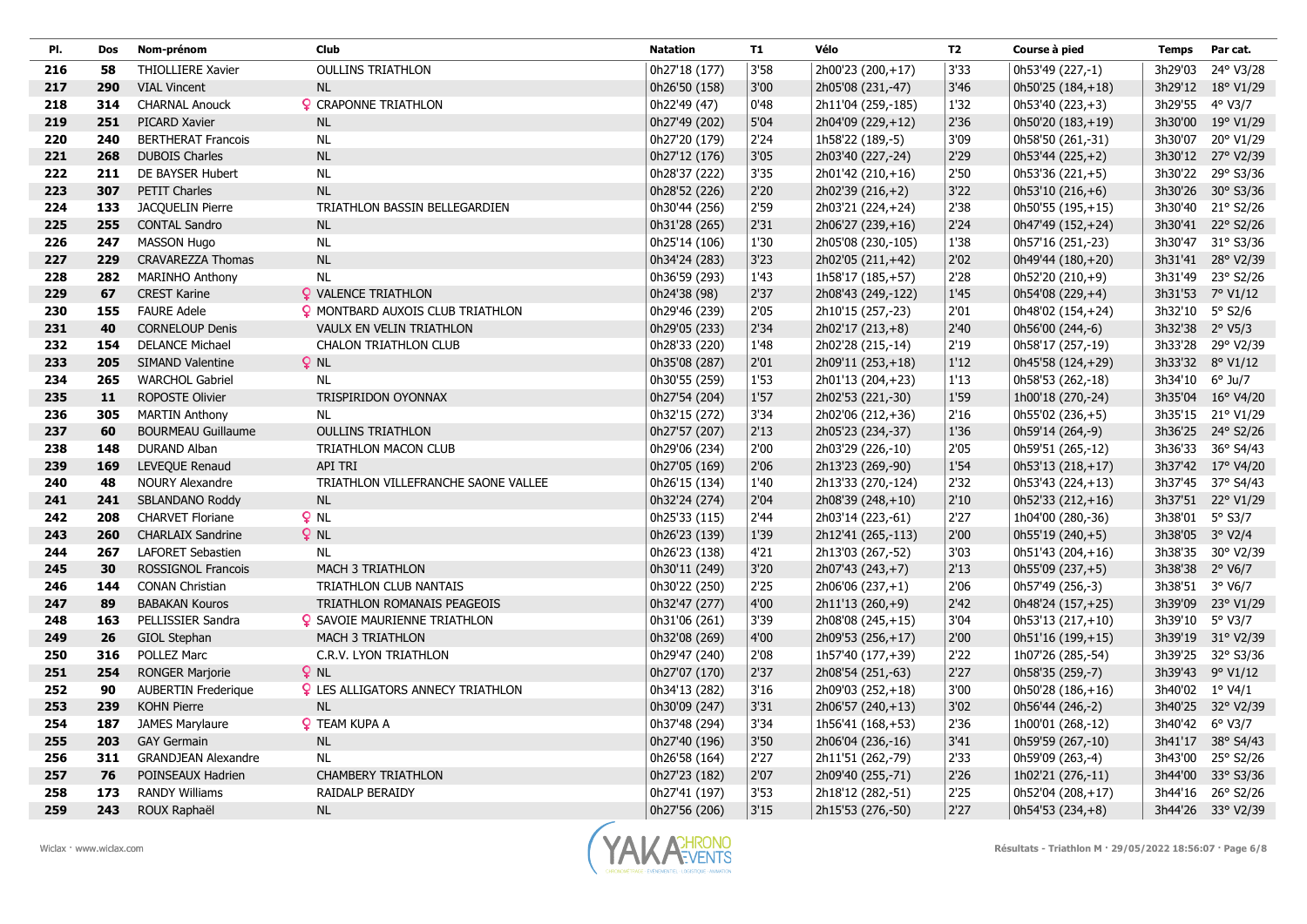|                                                                                                                                           |                     | <b>Temps</b><br>Par cat. |
|-------------------------------------------------------------------------------------------------------------------------------------------|---------------------|--------------------------|
| 0h33'12 (279)<br>2'47<br>2h10'29 (258,+11)<br>2'10<br>143<br>ARNAUD Jacky<br><b>TRIATHLON CLUB NANTAIS</b><br>260                         | 0h55'56 (243,+6)    | 4° V6/7<br>3h44'37       |
| 3'29<br>222<br>FORAISON Rémi<br><b>NL</b><br>0h29'47 (241)<br>2'45<br>261<br>2h08'09 (246, +2)                                            | 1h01'27 (274,-6)    | 3h45'39 34° V2/39        |
| 2'24<br>82<br><b>CHABBAUD Florian</b><br>TRI 07 PRIVAS TRIATHLON<br>0h31'05 (260)<br>2h15'13 (273,-17)<br>262<br>1'45                     | 0h55'37 (241,+9)    | 3h46'05<br>24° V1/29     |
| <b>NL</b><br>0h36'10 (291)<br>263<br>214<br>LOY Anthony<br>2'08<br>2h08'04 (244,+26)<br>1'37                                              | 0h58'33 (258)       | 3h46'35 39° S4/43        |
| <b>MEDEIROS Amelie</b><br><b>Q</b> TRIATHLON VILLEFRANCHE SAONE VALLEE<br>0h31'11 (262)<br>1'56<br>264<br>44<br>2h15'43 (275,-21)<br>1'57 | 0h56'13 (245,+9)    | 3h47'01 6° S3/7          |
| 0h29'08 (235)<br>3'03<br>2'48<br>31<br>POMPIGNAC Nicolas<br><b>MACH 3 TRIATHLON</b><br>2h17'40 (279,-41)<br>265                           | 0h54'36 (230,+13)   | 3h47'17 17° S1/18        |
| 0h30'11 (248)<br>5'00<br>2'58<br>266<br>252<br>PICARD Arnaud<br><b>NL</b><br>2h14'27 (272,-2)                                             | 0h54'43 (231,+11)   | 3h47'20 25° V1/29        |
| <b>NL</b><br>5'10<br>312<br><b>LEONARD Pascal</b><br>0h27'29 (188)<br>2h12'57 (266,-16)<br>4'39<br>267                                    | 0h57'03 (248,+3)    | 3h47'21 26° V1/29        |
| <b>NL</b><br>0h27'20 (180)<br>2'49<br>2h22'03 (286,-90)<br>273<br><b>VILLEGAS Bertrand</b><br>3'30<br>268                                 | 0h51'38 (202,+16)   | 3h47'22<br>27° V1/29     |
| <b>TEAM LIFETRI</b><br>269<br>188<br><b>LEPAIN Laurent</b><br>0h28'58 (229)<br>1'38<br>2h12'02 (263,-52)<br>3'22                          | 1h01'53 (275,-10)   | 3h47'55 25° V3/28        |
| 223<br><b>HERY Gaétan</b><br>0h30'36 (252)<br>2'19<br>3'38<br>270<br><b>NL</b><br>2h13'17 (268,-12)                                       | 0h58'48 (260,-1)    | 3h48'40 18° S1/18        |
| NL<br>309<br><b>FISCHER Olivier</b><br>0h34'28 (284)<br>3'03<br>2h08'52 (250,+21)<br>1'54<br>271                                          | 1h03'01 (279,-6)    | 3h51'20 34° S3/36        |
| <b>BUARD Claudie</b><br>P AQUATIQUE CLUB OLYMPIDE<br>3'08<br>272<br>131<br>0h24'49 (102)<br>2h20'04 (285,-138)<br>2'50                    | 1h00'59 (273,+2)    | 3h51'51 10° V1/12        |
| BÉRÉZIAT Hervé<br>2'49<br>149<br>TRIATHLON MACON CLUB<br>0h32'28 (275)<br>2h18'36 (283,-9)<br>2'29<br>273                                 | 0h55'46 (242,+12)   | 3h52'10 28° V1/29        |
| PATTEET Michel<br>0h32'30 (276)<br>2'47<br>274<br>266<br><b>NL</b><br>2'38<br>2h14'20 (271,-2)                                            | $1h00'31(271,+2)$   | 3h52'48 5° V6/7          |
| NL<br>289<br>FOISON Rémi<br>0h31'41 (266)<br>2'31<br>2'16<br>275<br>2h17'19 (278,-17)                                                     | 1h00'01 $(269, +8)$ | 3h53'50 40° S4/43        |
| PEYRONNEL Véronique<br><b>Q</b> OULLINS TRIATHLON<br>0h35'11 (288)<br>2'17<br>276<br>57<br>2h08'31 (247, +24)<br>1'21                     | 1h06'34 (284,-15)   | 3h53'56 11° V1/12        |
| 2'47<br>2'45<br>277<br>280<br><b>MARTHINET Patrick</b><br><b>NL</b><br>0h32'48 (278)<br>2h15'24 (274,-3)                                  | 1h05'53 (281,+5)    | 3h59'37 35° V2/39        |
| <b>GODFRIND Valerie</b><br>2'42<br>156<br><b>Q</b> BESANCON TRIATHLON<br>0h29'48 (242)<br>2h22'40 (287,-42)<br>3'25<br>278                | 1h02'24 (277,+9)    | 4h01'01 4° S4/5          |
| 0h34'12 (281)<br>3'59<br>279<br>284<br>FRECHET Julien<br><b>NL</b><br>2h17'52 (280,+3)<br>2'18                                            | 1h02'46 (278,+7)    | 4h01'09 29° V1/29        |
| 280<br>3<br>LEMAIRE Stéphane<br>TRIATHLON MACON CLUB<br>0h35'55 (290)<br>2'36<br>2'14<br>2h12'38 (264, +11)                               | $1h08'10(286,+1)$   | 4h01'36 3° HA/3          |
| 61<br>2'16<br> 2'17<br><b>DOUBABI Amir</b><br><b>ASVEL TRIATHLON</b><br>0h48'43 (298)<br>2h11'29 (261,+8)<br>281                          | 0h57'23 (252,+8)    | 36° V2/39<br>4h02'11     |
| 2'56<br>282<br>139<br><b>GROLIMUND Yann</b><br>ATHLETIC CLUB BOULOGNE BILLANCOURT<br>0h34'07 (280)<br>2h25'18 (289,-8)<br>2'50            | 1h00'34 (272,+8)    | 4h05'47 3° V5/3          |
| 2'59<br>47<br><b>DELANGLE Aude</b><br><b>Q</b> TRIATHLON VILLEFRANCHE SAONE VALLEE<br>0h29'51 (243)<br>2'55<br>283<br>2h24'07 (288,-40)   | 1h06'11 (282, +5)   | 4h06'06 5° S4/5          |
| GÂTEAU Baptiste<br>269<br><b>NL</b><br>0h28'52 (225)<br>2'44<br>284<br>2h19'26 (284,-53)<br>2'10                                          | 1h13'08 (290,-4)    | 4h06'23 41° S4/43        |
| $Q$ NL<br>318<br><b>BERNARD Marcela</b><br>0h34'38 (286)<br>2'45<br>2h33'33 (292,-8)<br>2'07<br>285                                       | 0h57'12 (250,+8)    | 4h10'18 12° V1/12        |
| NL<br>3'36<br>286<br>317<br><b>RUBINO Ruello</b><br>0h41'20 (296)<br>2h28'02 (290,+4)<br>3'39                                             | 0h53'46 (226,+8)    | 4h10'24 26° V3/28        |
| NL<br>275<br><b>RIGAUD Franck</b><br>0h38'03 (295)<br>4'31<br>5'16<br>287<br>2h18'04 (281, +8)                                            | 1h09'36 (288,+4)    | 4h15'32 27° V3/28        |
| <b>NL</b><br>276<br><b>RAINERI Martin</b><br>0h27'30 (190)<br>4'35<br>2h30'20 (291,-55)<br>3'55<br>288                                    | 1h16'46 (291,+4)    | 4h23'08 7° Ju/7          |
| 3'09<br>96<br><b>Q</b> LES ALLIGATORS ANNECY TRIATHLON<br>0h36'24 (292)<br>2h34'51 (294)<br>3'29<br>289<br><b>TERMINI Angelique</b>       | 1h12'06 (289,+6)    | 4h30'02<br>7° V3/7       |
| 290<br>300<br><b>GARRIDO Damien</b><br><b>NL</b><br>0h46'01 (297)<br>2'30<br>2h34'49 (293,+3)<br>2'39                                     | 1h08'15 (287,+6)    | 42° S4/43<br>4h34'16     |
| 3'34<br>291<br>130<br><b>BRUNET Emmanuelle</b><br><b>Q</b> AQUATIQUE CLUB OLYMPIDE<br>2'34<br>0h34'37 (285)<br>2h51'13 (295,-7)           | 1h06'25 (283,+6)    | 4h38'25  4° V2/4         |
| Abandons (7)                                                                                                                              |                     |                          |
| 0h24'28 (94)<br><b>DNF</b><br>258<br><b>FOURRIER Morgan</b><br>LICENCE INDIVIDUELLE HORS CLUB<br>1'51                                     |                     | Abandon                  |
| 8<br>FOLLET TROSSET Christian<br>0h25'16 (107)<br>1'27<br>1h49'09 (102,+4)<br>1'44<br><b>DNF</b><br>TRISPIRIDON OYONNAX                   |                     | Abandon                  |
| MICLO Laura<br><b>Q</b> CHAMBERY TRIATHLON<br>0h24'15 (85)<br>1'24<br><b>DNF</b><br>73<br>1'18<br>1h47'38 (91,-2)                         |                     | Abandon                  |
| 310<br>AMEGLIO Pierre<br>2'21<br><b>DNF</b><br><b>NL</b><br>0h27'36 (193)<br>2h59'03 (296,-110)                                           |                     | Abandon                  |
| LICENCE INDIVIDUELLE HORS CLUB<br>274<br>CHATELUS Sebastien<br>0h24'13 (84)<br>1'06<br>1h53'32 (144,-48)<br>6'06<br><b>DNF</b>            |                     | Abandon                  |
| 0h26'32 (148)<br>1'43<br>2'18<br><b>DNF</b><br>13<br><b>MONNET Arnaud</b><br>TRISPIRIDON OYONNAX<br>1h53'12 (140)                         |                     | Abandon                  |
| 181<br><b>DNF</b><br><b>SALOMEZ Emmanuel</b><br><b>CRAPONNE TRIATHLON</b><br>0h22'31 (45)<br>2'16<br>1'34<br>1h55'02 (151,-69)            |                     | Abandon                  |
| Disqualifiés (6)                                                                                                                          |                     |                          |
| <b>DSQ</b><br>212<br><b>GALINAITIS Wilfrid</b><br>NL                                                                                      |                     | Disqualifié              |
| <b>DESGOUTTE Claude</b><br><b>ATOUSPORTS</b><br><b>DSQ</b><br>194                                                                         |                     | <b>Disqualifié</b>       |